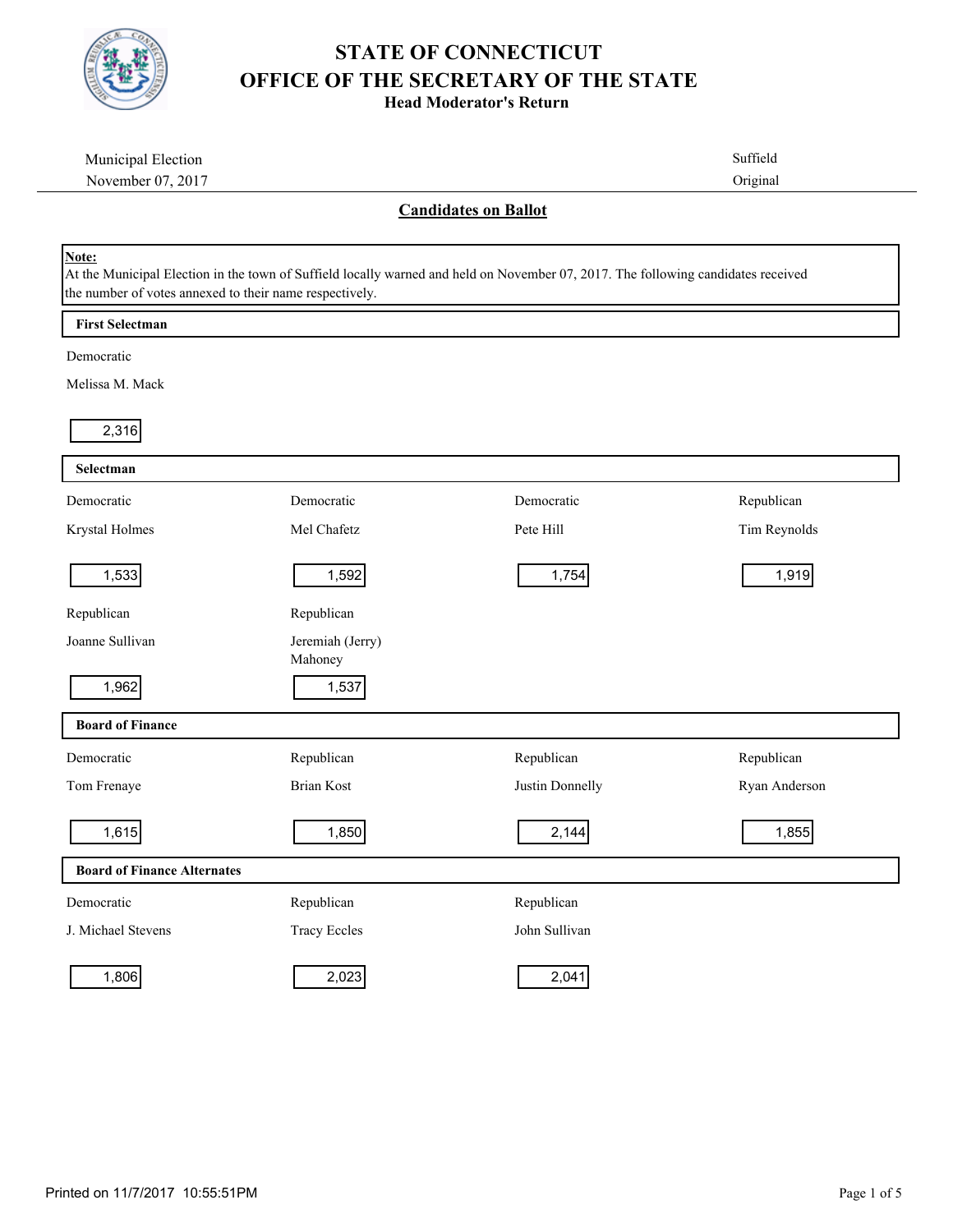

**Head Moderator's Return**

| Municipal Election                               |                      |                      | Suffield       |
|--------------------------------------------------|----------------------|----------------------|----------------|
| November 07, 2017                                |                      |                      | Original       |
| <b>Board of Education</b>                        |                      |                      |                |
| Democratic                                       | Democratic           | Democratic           | Republican     |
| Susan Mercik Davis                               | Julianne Williams    | Debra Bogstie Dudack | Maureen Sattan |
| 1,724                                            | 1,275                | 1,625                | 1,733          |
| Republican                                       | Republican           | Republican           |                |
| Jeanne Gee                                       | Michael Sepko        | Natalie Semyanko     |                |
| 1,490                                            | 1,679                | 1,336                |                |
| <b>Board of Assessment Appeals</b>               |                      |                      |                |
| Democratic                                       | Republican           |                      |                |
| Mark Leichthammer                                | Ryan Walters         |                      |                |
| 1,734                                            | 2,096                |                      |                |
| <b>Planning and Zoning Commission</b>            |                      |                      |                |
| Democratic                                       | Democratic           | Democratic           | Republican     |
| Jeff Peak                                        | Erin L. Golembiewski | Aysha L. Moore       | Brendan Malone |
| 1,411                                            | 1,510                | 1,385                | 1,521          |
| Republican                                       |                      |                      |                |
| Mark Winne                                       |                      |                      |                |
| 1,589                                            |                      |                      |                |
| <b>Planning and Zoning Commission Alternates</b> |                      |                      |                |
| Democratic                                       | Republican           |                      |                |
| John S. Mrosz                                    | <b>Tracy Hespelt</b> |                      |                |
| 1,155                                            | 1,570                |                      |                |
| <b>Board of Police Commissioners</b>             |                      |                      |                |
| Democratic                                       | Democratic           | Republican           | Republican     |
| Jason Trombly                                    | Jack Quinn           | Kevin Armata         | Jeff Davis     |
| 1,819                                            | 1,674                | 1,655                | 1,855          |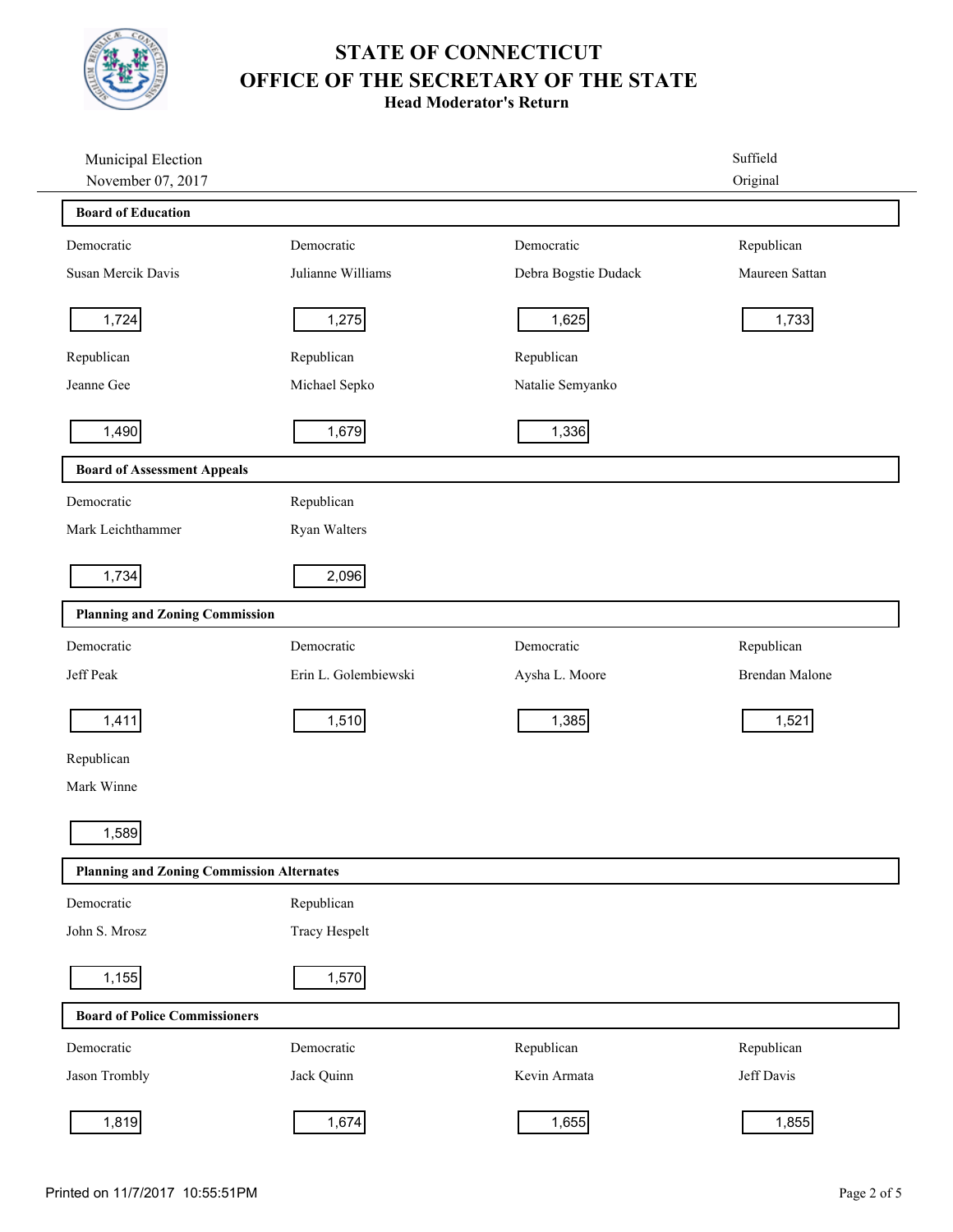

**Head Moderator's Return**

| Municipal Election                       |                |             | Suffield       |
|------------------------------------------|----------------|-------------|----------------|
| November 07, 2017                        |                |             | Original       |
| <b>Board of Fire Commissioners</b>       |                |             |                |
| Democratic                               | Democratic     | Republican  | Republican     |
| William J. Boucher                       | William DeFord | Jack Bucior | Andrew Parrish |
| 1,470                                    | 1,456          | 1,517       | 1,559          |
| Republican                               |                |             |                |
| Vic Mathieu                              |                |             |                |
| 1,523                                    |                |             |                |
| <b>Water Pollution Control Authority</b> |                |             |                |
| Democratic                               | Democratic     | Republican  |                |
| Roger Ives                               | Daniel Holmes  | Janet Davis |                |
| 1,947                                    | 1,993          | 2,114       |                |
|                                          |                |             |                |

List of Votes Certified By

-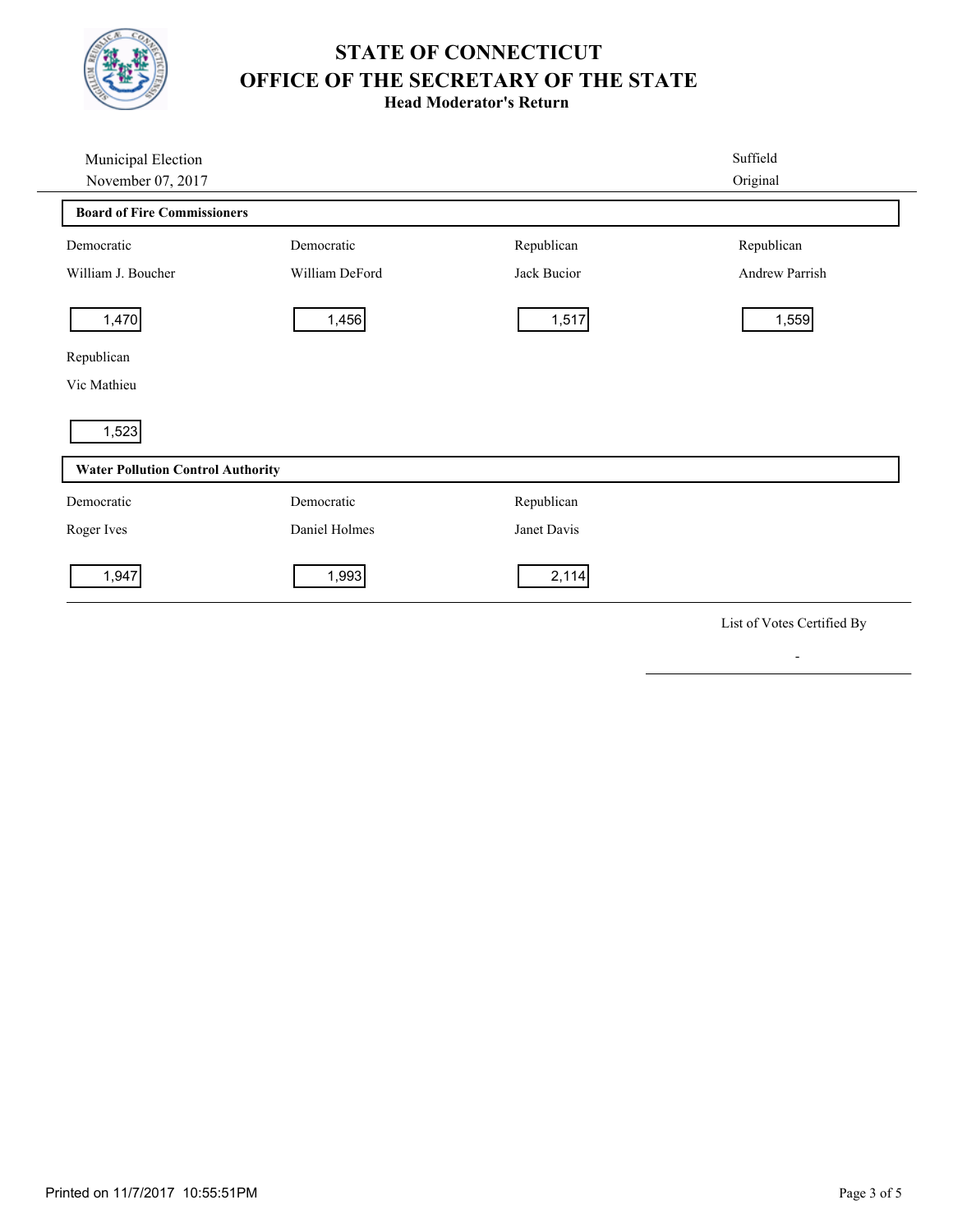

**Head Moderator's Return**

| Municipal Election                                                                                                                                                                                                                               | Suffield            |  |  |  |  |
|--------------------------------------------------------------------------------------------------------------------------------------------------------------------------------------------------------------------------------------------------|---------------------|--|--|--|--|
| November 07, 2017                                                                                                                                                                                                                                | Original            |  |  |  |  |
| <b>Report of Absentee Ballots</b>                                                                                                                                                                                                                |                     |  |  |  |  |
| <b>Congressional District 2</b>                                                                                                                                                                                                                  |                     |  |  |  |  |
| <b>Number Received from Town Clerk</b>                                                                                                                                                                                                           |                     |  |  |  |  |
| <b>Number Issued</b>                                                                                                                                                                                                                             |                     |  |  |  |  |
|                                                                                                                                                                                                                                                  |                     |  |  |  |  |
| <b>Election Day Registration</b><br><b>Presidential</b><br><b>Military</b><br>Overseas<br>Absentee                                                                                                                                               |                     |  |  |  |  |
| $\mathbf{0}$<br>٠<br>21<br>٠<br>128<br>٠<br>0<br>٠<br>0                                                                                                                                                                                          | 149<br>Ξ            |  |  |  |  |
| <b>Number Rejected</b>                                                                                                                                                                                                                           | $(-)$               |  |  |  |  |
| Absentee<br><b>Military</b><br><b>Overseas</b><br><b>Election Day Registration</b><br><b>Presidential</b>                                                                                                                                        |                     |  |  |  |  |
| $\overline{3}$<br>٠<br>$\overline{0}$<br>$\overline{0}$<br>$\overline{0}$<br>٠<br>٠<br>$\overline{0}$<br>٠                                                                                                                                       | 3 <sup>1</sup><br>Ξ |  |  |  |  |
|                                                                                                                                                                                                                                                  |                     |  |  |  |  |
| Number Counted                                                                                                                                                                                                                                   | 146                 |  |  |  |  |
| <b>Report of Provisional Ballots</b>                                                                                                                                                                                                             |                     |  |  |  |  |
| Total Provisional Ballots Issued Town wide                                                                                                                                                                                                       | 0                   |  |  |  |  |
| <b>Official Check List Report</b>                                                                                                                                                                                                                |                     |  |  |  |  |
| <b>Names on Official Check List</b>                                                                                                                                                                                                              | 8,884               |  |  |  |  |
| (Names on the Official check list-Names on Active List and names Restored to the Active<br>List on Election Day; also Overseas Ballot Applicants.)                                                                                               | $(+)$               |  |  |  |  |
| <b>Election Day Registration</b>                                                                                                                                                                                                                 | 21                  |  |  |  |  |
| (Total Election Day Registration (EDR) Issued)                                                                                                                                                                                                   |                     |  |  |  |  |
| <b>Grand Total Names on Active List</b>                                                                                                                                                                                                          | 8,905               |  |  |  |  |
| <b>Names Checked as Having Voted</b>                                                                                                                                                                                                             | 3,210               |  |  |  |  |
| (Total of names-by-name count of ALL names checked on the Official Check List as having<br>voted at the polls, by Absentee ballot and by Overseas Ballot -- including names checked at<br>the absente ballot central counting location, if any.) |                     |  |  |  |  |
| <b>Total Votes for Governor/President</b><br>All Candidates                                                                                                                                                                                      | $\overline{0}$      |  |  |  |  |
| (This number should be less than or Equal to names checkes as having voted)                                                                                                                                                                      |                     |  |  |  |  |